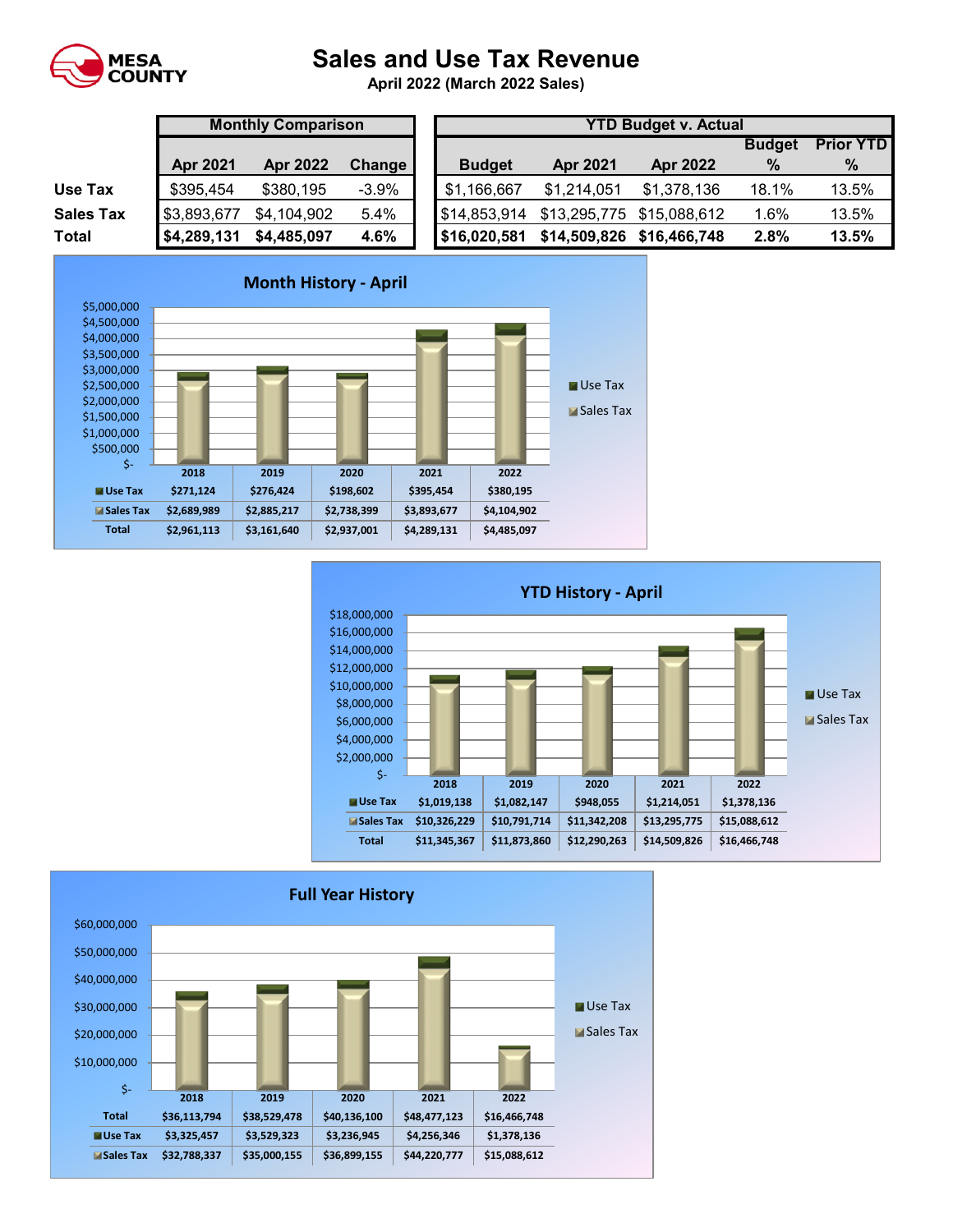

## **Sales Tax by Industry**

 **April 2022 (March 2022 Sales)**

|                                  | <b>Monthly Comparison</b><br><b>Year-to-Date Comparison</b> |                 |           |  |                                 |                 |           |          |
|----------------------------------|-------------------------------------------------------------|-----------------|-----------|--|---------------------------------|-----------------|-----------|----------|
|                                  | Apr 2021                                                    | <b>Apr 2022</b> | % Change  |  | <b>YTD 2021</b>                 | <b>YTD 2022</b> | \$ Change | % Change |
| <b>Retail</b>                    |                                                             |                 |           |  |                                 |                 |           |          |
| Auto                             | 554,567                                                     | 528,900         | $-4.6%$   |  | 1,738,466                       | 1,837,184       | 98,718    | 5.7%     |
| Clothing                         | 123,289                                                     | 111,964         | $-9.2%$   |  | 418,483                         | 448,002         | 29,519    | 7.1%     |
| Home Improvement                 | 554,615                                                     | 569,201         | 2.6%      |  | 1,765,348                       | 2,002,087       | 236,740   | 13.4%    |
| Food & Beverage                  | 161,226                                                     | 162,918         | 1.0%      |  | 659,636                         | 657,319         | (2,316)   | $-0.4%$  |
| <b>Gasoline Stations</b>         | 43,550                                                      | 47,123          | 8.2%      |  | 149,242                         | 180,994         | 31,752    | 21.3%    |
| <b>Health/Personal Care</b>      | 95,486                                                      | 94,440          | $-1.1%$   |  | 344,011                         | 409,930         | 65,919    | 19.2%    |
| <b>Sporting Goods/Hobbies</b>    | 265,383                                                     | 283,768         | 6.9%      |  | 937,647                         | 1,022,664       | 85,017    | 9.1%     |
| Gen Merchandise                  | 699,920                                                     | 683,827         | $-2.3%$   |  | 2,578,362                       | 2,737,764       | 159,403   | 6.2%     |
| <b>Total Retail 2,498,036</b>    |                                                             | 2,482,141       | $-0.6%$   |  | 8,591,193                       | 9,295,945       | 704,751   | 8.2%     |
| <b>Other Industries</b>          |                                                             |                 |           |  |                                 |                 |           |          |
| Agriculture                      | 2,301                                                       | 965             | $-58.1%$  |  | 4,469                           | 3,033           | (1,436)   | $-32.1%$ |
| Auto Repair                      | 78,720                                                      | 92,042          | 16.9%     |  | 260,639                         | 318,878         | 58,238    | 22.3%    |
| Construction                     | 79,165                                                      | 84,038          | 6.2%      |  | 214,951                         | 274,862         | 59,910    | 27.9%    |
| Finance                          | 9,355                                                       | 7,200           | $-23.0%$  |  | 33,182                          | 27,792          | (5,390)   | $-16.2%$ |
| <b>Hotel &amp; Restaurant</b>    | 492,973                                                     | 523,460         | 6.2%      |  | 1,523,799                       | 1,765,691       | 241,891   | 15.9%    |
| Manufacturing                    | 144,470                                                     | 167,738         | 16.1%     |  | 516,582                         | 622,342         | 105,760   | 20.5%    |
| Medical                          | 13,734                                                      | 10,921          | $-20.5%$  |  | 30,399                          | 43,802          | 13,403    | 44.1%    |
| Oil & Gas                        | 16,691                                                      | $-6,319$        | $-137.9%$ |  | 69,515                          | 60,751          | (8,765)   | $-12.6%$ |
| Professional                     | 31,008                                                      | 41,686          | 34.4%     |  | 106,991                         | 127,520         | 20,530    | 19.2%    |
| Rentals                          | 99,558                                                      | 98,605          | $-1.0%$   |  | 318,152                         | 329,404         | 11,253    | 3.5%     |
| Telecommunications               | 91,682                                                      | 118,583         | 29.3%     |  | 361,626                         | 490,178         | 128,553   | 35.5%    |
| Transportation                   | 14,209                                                      | 20,610          | 45.0%     |  | 42,845                          | 75,339          | 32,494    | 75.8%    |
| <b>Utilities</b>                 | 67,256                                                      | 73,907          | 9.9%      |  | 251,326                         | 288,880         | 37,554    | 14.9%    |
| Wholesale                        | 259,215                                                     | 295,895         | 14.2%     |  | 835,325                         | 1,046,800       | 211,475   | 25.3%    |
| All Other                        | $-4,697$                                                    | 93,429          | -2089.3%  |  | 134,779                         | 317,395         | 182,616   | 135.5%   |
| Total Other Industries 1,395,641 |                                                             | 1,622,761       | 16.3%     |  | 4,704,581                       | 5,792,667       | 1,088,086 | 23.1%    |
| <b>Grand Total</b>               | 3,893,677                                                   | 4,104,902       | 5.4%      |  | 13,295,775 15,088,612 1,792,837 |                 |           | 13.5%    |

## **Use Tax Detail April 2022**

|                         | <b>Monthly Comparison</b> |         |                        |  | <b>Year-to-Date Comparison</b> |           |           |          |  |  |  |
|-------------------------|---------------------------|---------|------------------------|--|--------------------------------|-----------|-----------|----------|--|--|--|
|                         | Apr 2021                  |         | Apr 2022 $\,$ % Change |  | <b>YTD 2021 YTD 2022</b>       |           | \$ Change | % Change |  |  |  |
| Automobile Use Tax      | 393,774                   | 367,740 | $-6.6%$                |  | 1,199,910                      | 1,352,524 | 152,614   | 12.7%    |  |  |  |
| <b>Building Use Tax</b> | 1,680                     | 12,455  | 641.5%                 |  | 14.141                         | 25,613    | 11.471    | 81.1%    |  |  |  |
| <b>Total Use Tax</b>    | 395,454                   | 380,195 | $-3.9%$                |  | 1,214,051                      | 1,378,136 | 164,085   | 13.5%    |  |  |  |